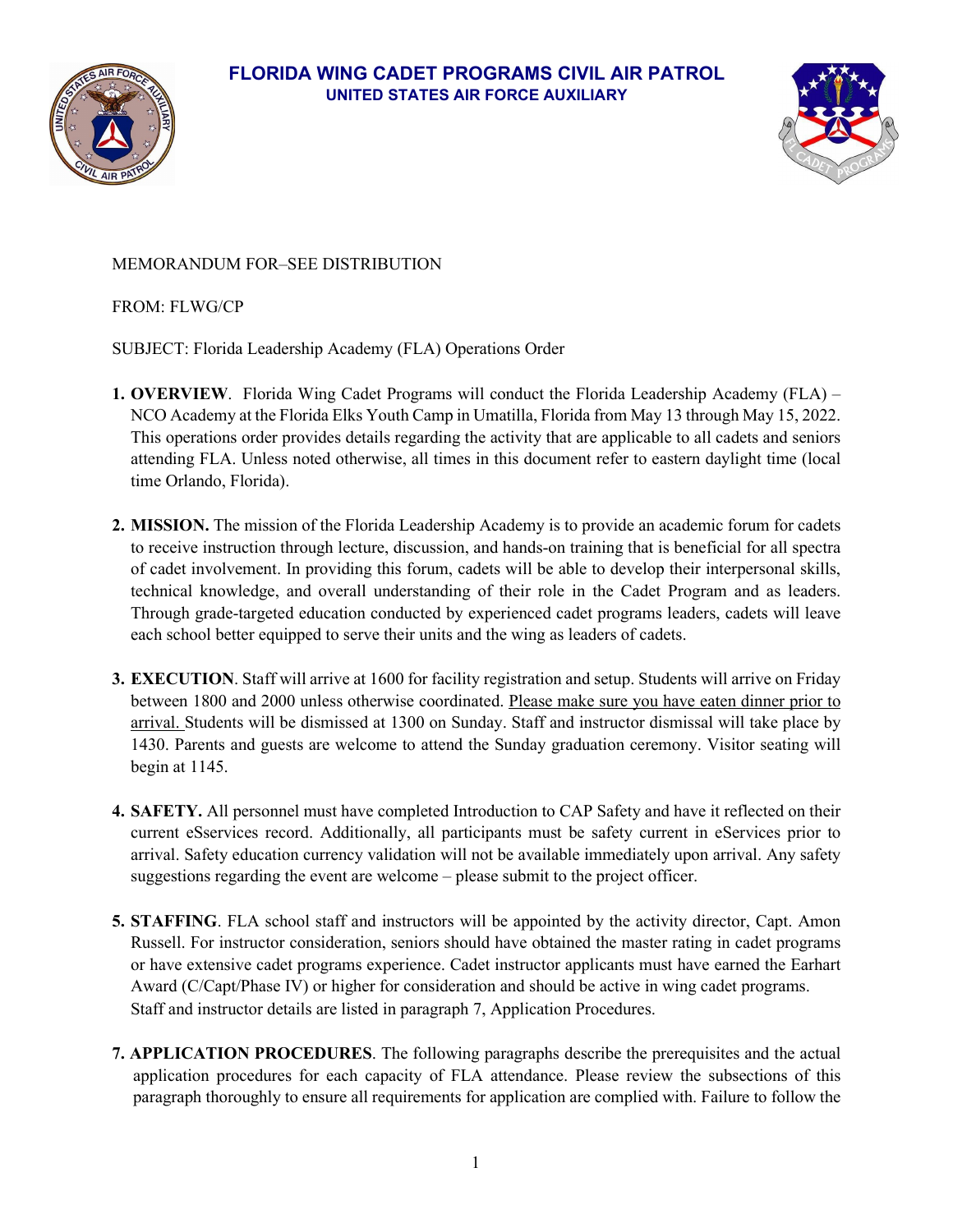application instructions completely could result in not being slotted for the course. The actual application must be completed online. Paper forms or mailed documents will not be accepted. Again, use of the online application tool is mandatory for all applicants.

- **a. PREREQUISITES FOR APPLICATION (ALL APPLICANTS)**. All applicants must be current CAP members, in possession of a current CAP identification card, safety current and compliant, in good standing with Civil Air Patrol. Any members (cadet or senior) age 18 or over must have Cadet Protection Policy Training (CPPT) completed and posted on their e-services record at time of application submission. Additionally, the following requirements apply as described below for the type of application being submitted:
- (1) **NCO Academy Student Applicants.** Applicants must have earned and have posted in eservice the Mary Feik Award (C/SrA) *at time of application submission*, must *not* have completed the Armstrong Achievement, and must have completed their Basic Encampment. Cadets not meeting these requirements will not be considered for this course.
- (2) **Cadet Instructor Applicants.** For consideration as a cadet instructor, cadets must have earned the Earhart Award (C/Capt) (Cadets who have earned the C/CMSgt grade may apply as an NCOA instructor) and have the award published in e-services prior to submitting the application package.
- (3) **Senior Instructor Applicants.** For consideration as a senior instructor, seniors should have earned the Master Rating in Cadet Programs or have extensive cadet programs experience. CAP experience external to the Cadet Program as well as professional experience outside of CAP may be considered for selection.
- (4) **Senior Support Staff Applicants.** Senior staff applicants should have previous experience working in cadet programs activities at the group or wing level and be able to assist in administrative and logistics capacities for the activity. A current CAP driver's license is also recommended.
- b. **Application Submission.** Application to the activity will be made through the online application system. Mailed applications will not be accepted. Scanned copies of the required forms must be uploaded at the time your application is submitted online. The type of application being submitted will control what forms and additional documents are required – please ensure you select the correct application type when beginning your application. Incomplete or incorrect applications may slow the registration process or prevent the applicant from being processed entirely. Compliance with the published application instructions on the application site is critical. For staff and instructor applicants, please review attachment 3 for FLWG Form 503 interview questions.
- c. **Activity Fee & Refund Policy.** The activity fee is \$80.00 for each participant. The fee covers all course expenses including billeting, meals, and materials. Payment must be made online. If unable to pay online, please coordinate directly with the activity director to arrange for payment. Full refunds will be available until the suspense date and may be requested via the online refund request form. Requests for refunds after the suspense date will be based upon the activities ability to replace the paid for slot. Refund requests may take as long as 90 days after the end of the activity to process. If you request a refund and have received no communication from the activity staff by 2 months with information pertaining to the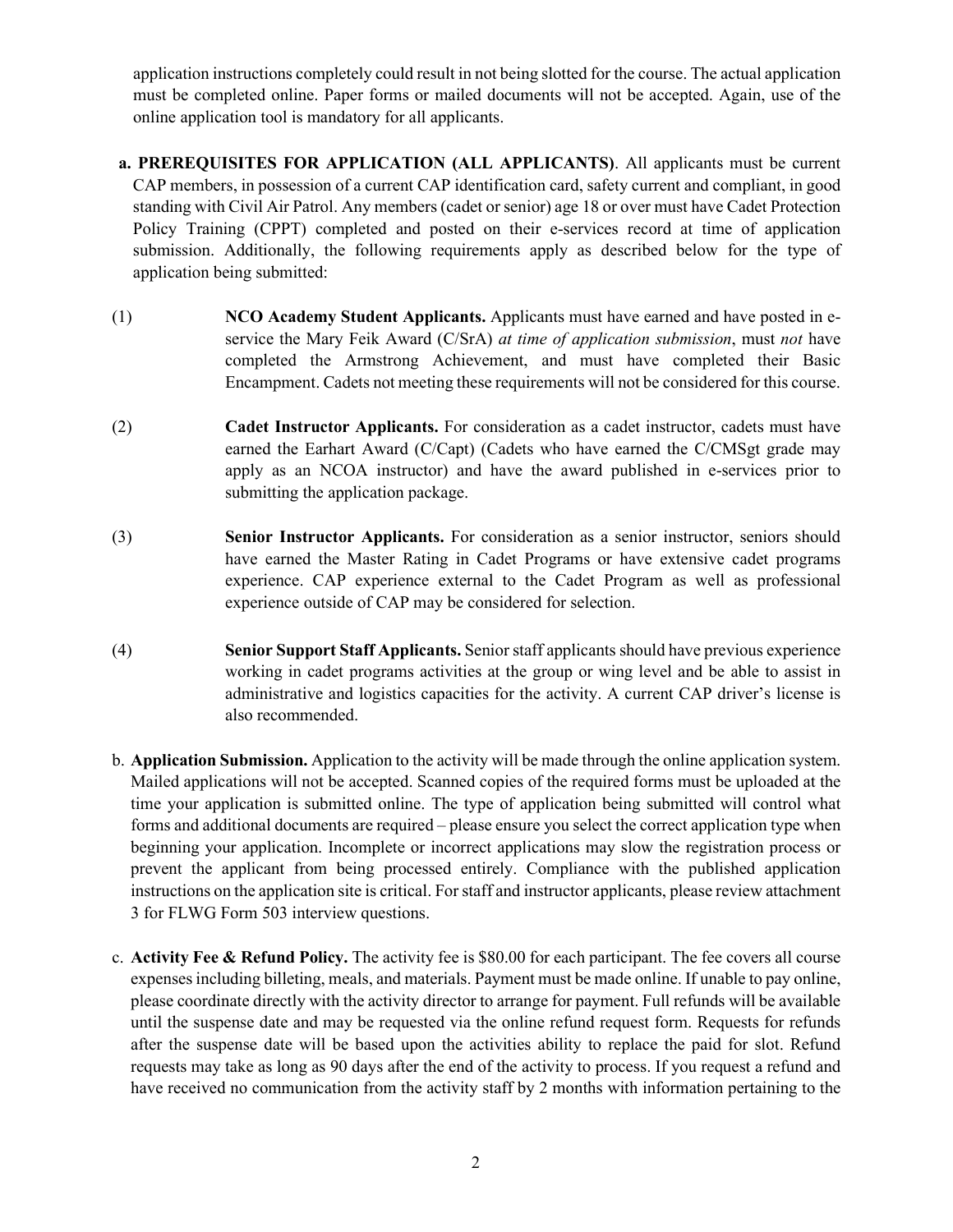refund request, please e-mail the activity director to ensure your request was received and is being processed.

#### d. **Suspense Dates / Deadlines.**

| 22 April 2022 | Instructor and staff applications due (senior and cadet) |
|---------------|----------------------------------------------------------|
| 04 May 2022   | Student applications due                                 |
| 07 May 2022   | Refund request deadline for guaranteed refund            |

**9. WEBSITE.** The official Florida Leadership Academy website is located on the Florida Wing Cadet Programs website at [https://flwg.cap.gov/programs/cadet-programs/florida-leadership-academy](https://flwg.cap.gov/programs/cadet-programs/florida-leadership-academy-spring-2022)[spring-2022](https://flwg.cap.gov/programs/cadet-programs/florida-leadership-academy-spring-2022) The website is the official source for all activity publications and should be checked regularly for updates.

- **10. PRE-COURSE REQUIREMENTS.** Students may be assigned work to be completed prior to arrival. Instructions and information regarding pre-course assignments will be sent directly to the student upon being slotted. Students who fail to complete the assigned work prior to the coursework deadline will not be awarded completion credit.
- **11. TRANSPORTATION**. Transportation to and from the activity is the member's personal responsibility. Members from the same unit or local areas attending are encouraged to coordinate with each other to ease the transportation burden on others where possible.
- **12. MATERIALS AND EQUIPMENT.** The general packing list (attachment 1) shall be used. In addition to the materials listed on the general packing list, students must bring their cadet binder with Learn to Lead Vol 1 and Vol 2. Electronic readers (i.e. iPad, Kindle, Android Tablet, etc) with copies of

CAPM 39-1, AFMAN 36-2203, and the cadet programs series publications (CAPR/CAPM/CAPP/CAPF 52-x) is encouraged if available but not required.

**13. GRADUATION.** A graduation ceremony will be held in the camp pavilion beginning at 1200 on 15 May 2022. Parking is available for no charge. Students will be dismissed following the graduation ceremony. There will not be a reception prior to the graduation therefore all guests for graduation are asked to plan their arrival to the facility no earlier than 1130.

> Amon Russell, Capt, CAP Commander, Florida Leadership Academy

Attachments: 1. Packing List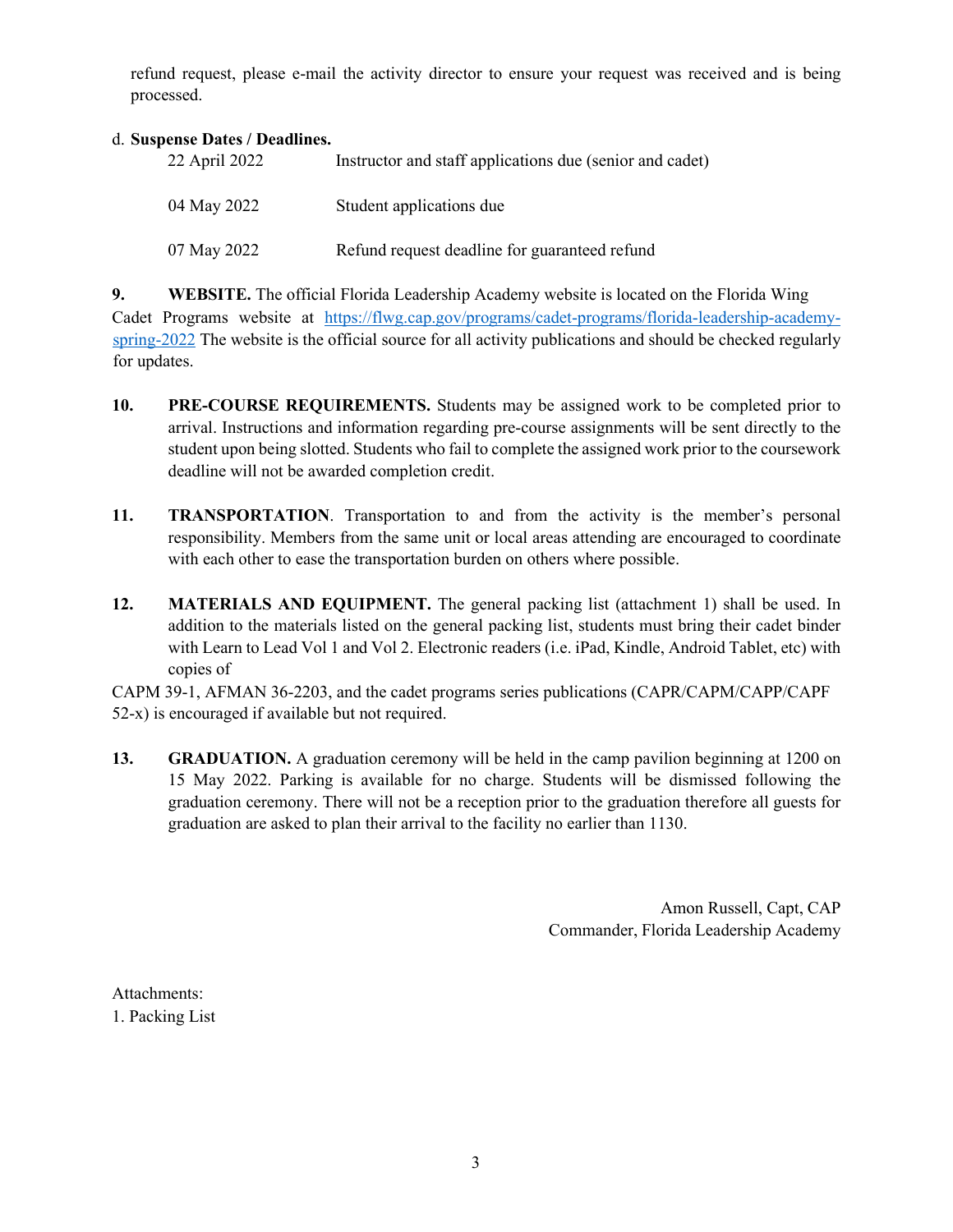# **FLORIDA LEADERSHIP ACADEMY**

## **GENERAL PACKING LIST**

| <b>SERVICE UNIFORM (Blues)</b> |                                                                                          |   |
|--------------------------------|------------------------------------------------------------------------------------------|---|
| <b>QTY</b>                     | <b>ITEM</b>                                                                              | X |
| 1                              | Blues Shirt - Short sleeve                                                               |   |
| 1                              | White <i>V-neck</i> undershirt (NO crewneck)                                             |   |
| 1                              | Tie (male) / Tie-tab (female)                                                            |   |
| $\mathbf{1}$                   | Blues Pants (females may wear the blue skirt<br>or pants)                                |   |
| $\mathbf{1}$                   | Flight Cap (with hat device insignia)                                                    |   |
| $\mathbf{1}$                   | Blues belt with chrome buckle and tip                                                    |   |
| $\mathbf{1}$                   | Pair; black dress socks (neutral shade hose<br>allowed for females)                      |   |
| 1                              | Pair shirt garters (shirt stays)                                                         |   |
| $\mathbf{1}$                   | Complete set of ribbons, badges, and cadet<br>grade insignia, plastic blue cadet nametag |   |
| 1                              | Pair; black military low quarter dress shoes,<br>lace type (pumps allowed for females)   |   |

| <b>PERSONAL HYGIENE ITEMS</b> |                                                                                          |   |
|-------------------------------|------------------------------------------------------------------------------------------|---|
| QTY                           | <b>ITEM</b>                                                                              | X |
| 1                             | Soap                                                                                     |   |
| 1                             | Shampoo                                                                                  |   |
| $1*$                          | Comb/brush                                                                               |   |
| 1                             | Deodorant                                                                                |   |
| 1                             | Toothbrush & toothpaste                                                                  |   |
| 1                             | Shaving gear (razor, cream, etc. there may be<br>no method for charging electric razors) |   |

## **PERSONAL CLOTHING ITEMS**

| QTY | <b>ITEM</b>                                    |  |
|-----|------------------------------------------------|--|
| 1   | Set of casual civilian attire (good taste)     |  |
| 3   | Underwear/undergarment                         |  |
| 1   | <b>Bathing Suit</b>                            |  |
| 2   | Sleeping Bag (or bedsheets and blanket)/Pillow |  |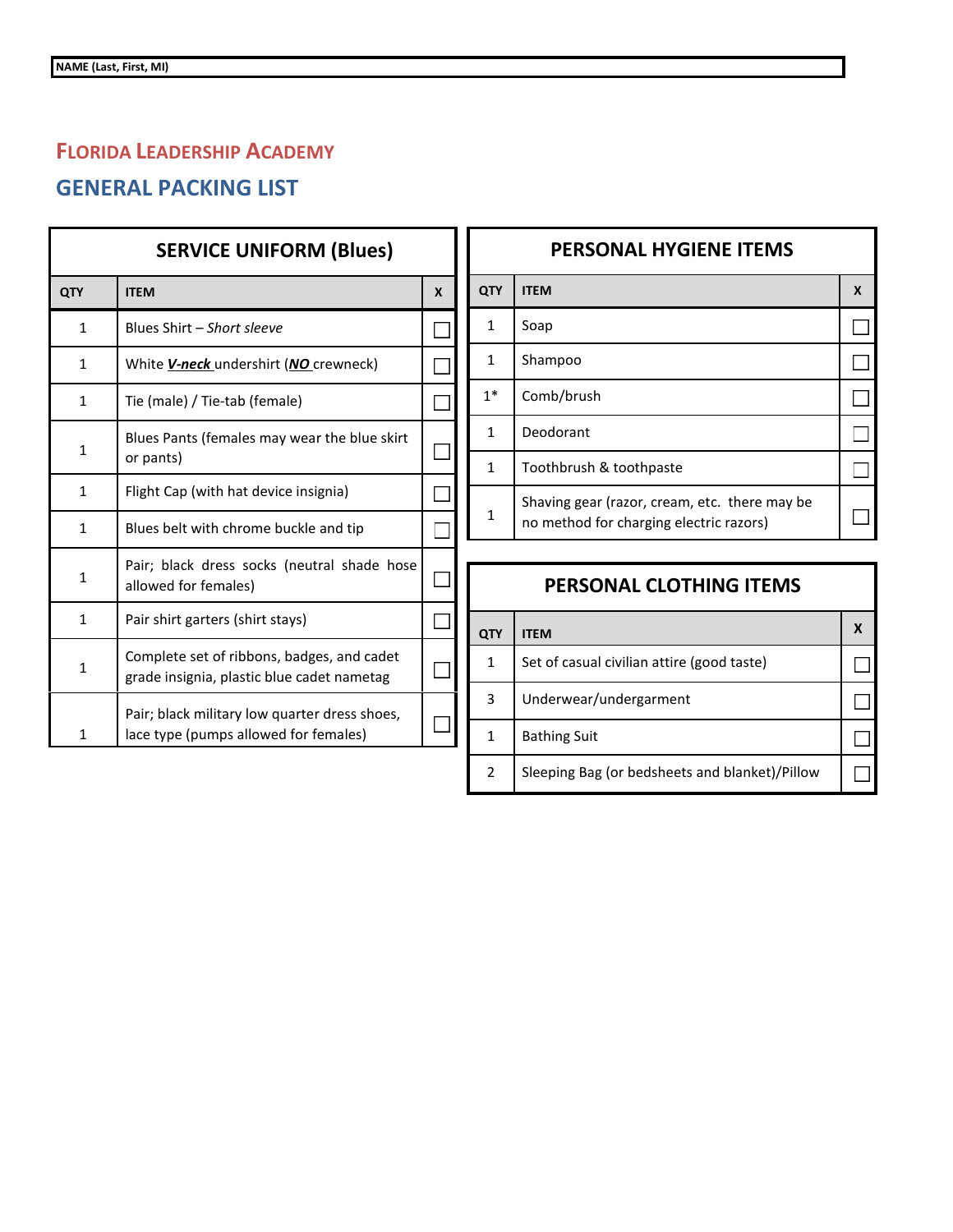| <b>BATTLE DRESS UNIFORM (BDU)</b> |                                                                                                        |   |
|-----------------------------------|--------------------------------------------------------------------------------------------------------|---|
| QTY                               | <b>ITEM</b>                                                                                            | X |
| 1                                 | BDU/ABU Shirt; shirt & pants must match (i.e.<br>summer/winter weight); required patches               |   |
| 1                                 | BDU/ABU Pants; shirt & pants must match (i.e.<br>summer/winter weight)                                 |   |
| $\mathbf{1}$                      | Blue web belt w/subdued open face buckle and<br>subdued (black) tip (aka. "BDU Belt")                  |   |
| $\mathbf{1}$                      | BDU/ABU hat (USAF style) - squadron, group, 5<br>point USMC style, berets, etc., are not<br>authorized |   |
| 1                                 | Pair; boot socks                                                                                       |   |
| 1                                 | Pair, blousing bands (pants may be tucked<br>instead)                                                  |   |
| 1                                 | Pair, plain, black combat, jungle, or jump boot;<br>shined                                             |   |
| 1                                 | Black undershirt (t-shirt) – must be plain with no<br>decoration and no pocket (NO activity t-shirts)  |   |

| <b>FITNESS TRAINING UNIFORM (FTU)</b> |                                                                                                         |  |
|---------------------------------------|---------------------------------------------------------------------------------------------------------|--|
| QTY                                   | ITEM                                                                                                    |  |
| 1                                     | Pair athletic shorts; <i>plain black</i> ; no decoration or<br>writing (product logo/symbol authorized) |  |
| 1                                     | Pair athletic shoes (basketball shoes and shoes<br>with cleats not authorized)                          |  |
|                                       | Pair of socks                                                                                           |  |

= Optional but encouraged to ÷ bring

## **MISCELLANEOUS ITEMS & EQUIPMENT**

| <b>QTY</b> | <b>ITEM</b>                                                                                                                                                                          | X |
|------------|--------------------------------------------------------------------------------------------------------------------------------------------------------------------------------------|---|
| 1          | Current CAP ID card (membership card or CAP<br>photo ID card; NOT 101 Card)                                                                                                          |   |
| 1          | Small memo book that fits in your pocket                                                                                                                                             |   |
| 3          | Black pens                                                                                                                                                                           |   |
| 1          | Ruler; at least 6"                                                                                                                                                                   |   |
| 1 ea       | Learn to Lead Vol 1 and Vol 2 (per phase)                                                                                                                                            |   |
| $\ast$     | Medications (in original packaging/container)                                                                                                                                        |   |
| *          | eReader (i.e. iPad, Android Tablet, Kindle, etc)<br>with all Cadet Program series CAP publications<br>(CAPR 52-x, CAPP 52-x, CAPM 52-x, CAPF 52-x,<br>CAPM 39-1, AFMAN 36-2203, etc) |   |



# **PROHIBITED ITEMS**

Weapons, knives, cash in excess of \$30, illegal drugs (prescription and non-prescription must be disclosed to health services), tobacco, alcohol, food, candy, gum, and any items deemed inappropriate in nature for this activity by the activity director or school staff.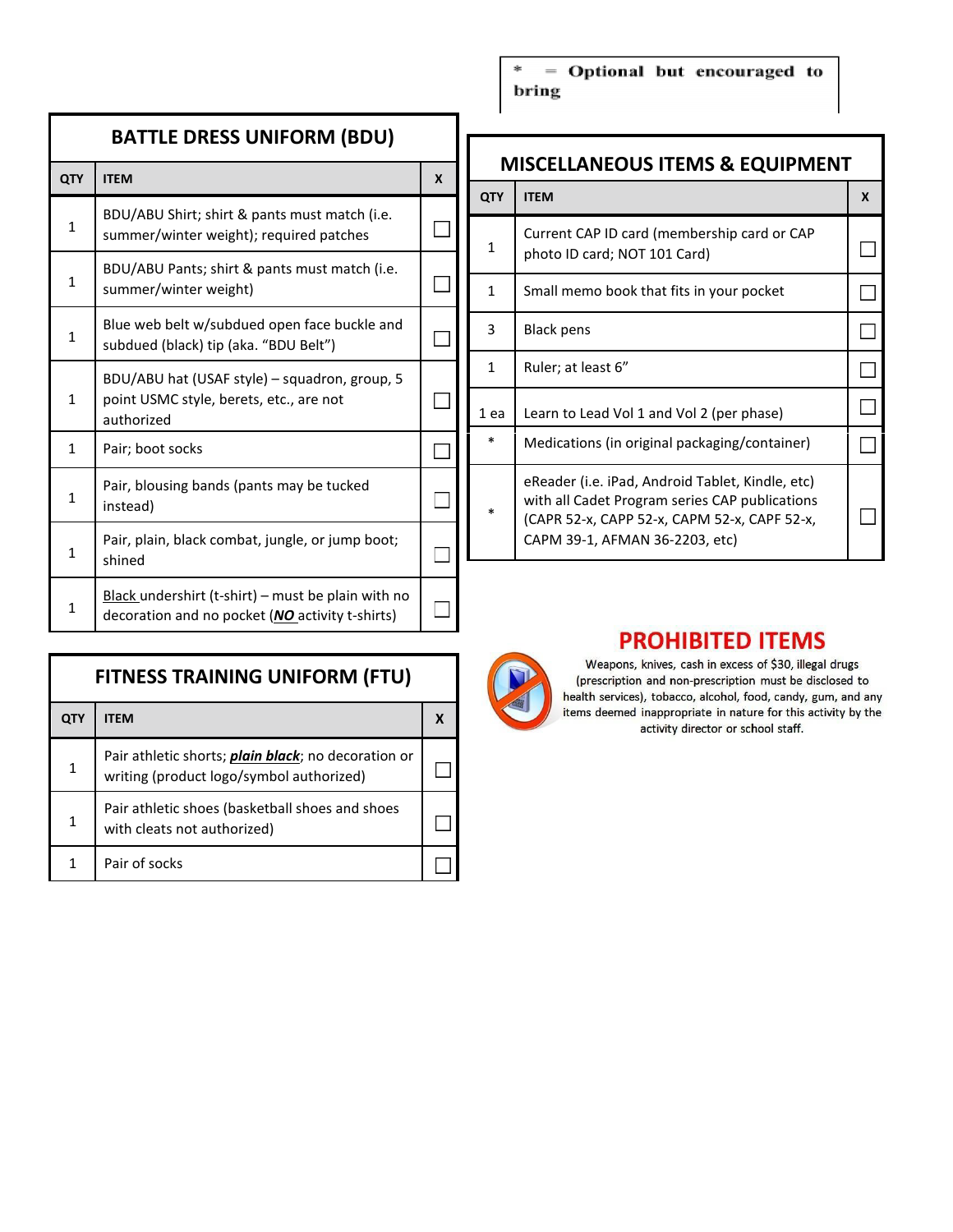# **Location:**

Florida Elks Youth Camp 24175 SE Highway 450 Umatilla, FL 32784 <https://goo.gl/maps/PoFynxnEbay> <http://floridaelks.org/driving-directions>

## **From Northeast**

1-Take I-95 south to Ormond Beach Exit 268 for SR 40Go 34.2 miles.

- 2-Turn Left onto SR 19 South (this is a blinking light). Go 17.2 miles.
- 3-Turn Right onto CR 450/Ocala St (the only stoplight in Umatilla). Go 6.1 miles.
- 4-Turn Right at the large, brick sign for the Florida Elks Youth Camp

#### **From Northwest**

1-Take I-75 south to Exit 341 for CR 484 East. Go 8.2 miles.

2-Turn Right at US 27/441Go 4 miles.

3-Turn Left at CR 42 East. Go 14.1 miles.

4-Turn Right at CR 450. You can only turn right at this juncture. DO NOT turn at CR 452.

 5-Turn Left into the camp a mile down the road. There will be a large brick sign for the Florida Elks Youth Camp.

## **From Southeast**

1-Take the Florida Turnpike to Exit 267A for FL-429 North to Apopka. Toll is \$1.25. Go 9.4 miles on FL-429 until it ends.

2-Turn Left onto 429 Connector Rd. Go .3 miles.

3-Turn Right onto 441 North. Go 15.9 miles.

4-Turn Right onto SR 19 North. Go 7.9 miles.

5-Turn Left at the first stop light in Umatilla into CR 450/Ocala St. Go 6.1 miles.

6- Turn Right at the large brick sign for the Florida Elks Youth Camp.

## **From Southwest**

1-Take I-75 North to Exit 329 for SR 44 East. Go 3.5 miles.

2-Turn Left onto US 301 North. Go 9.5 miles.

3-Turn Right onto CR 42 East. Go 17.4 miles.

4-Turn Right at CR 450. You can only turn right at this juncture. **DO NOT** turn at CR 452.

5-Turn Left into the camp a mile down the road. There will be a large brick sign for the Florida Elks Youth Camp.